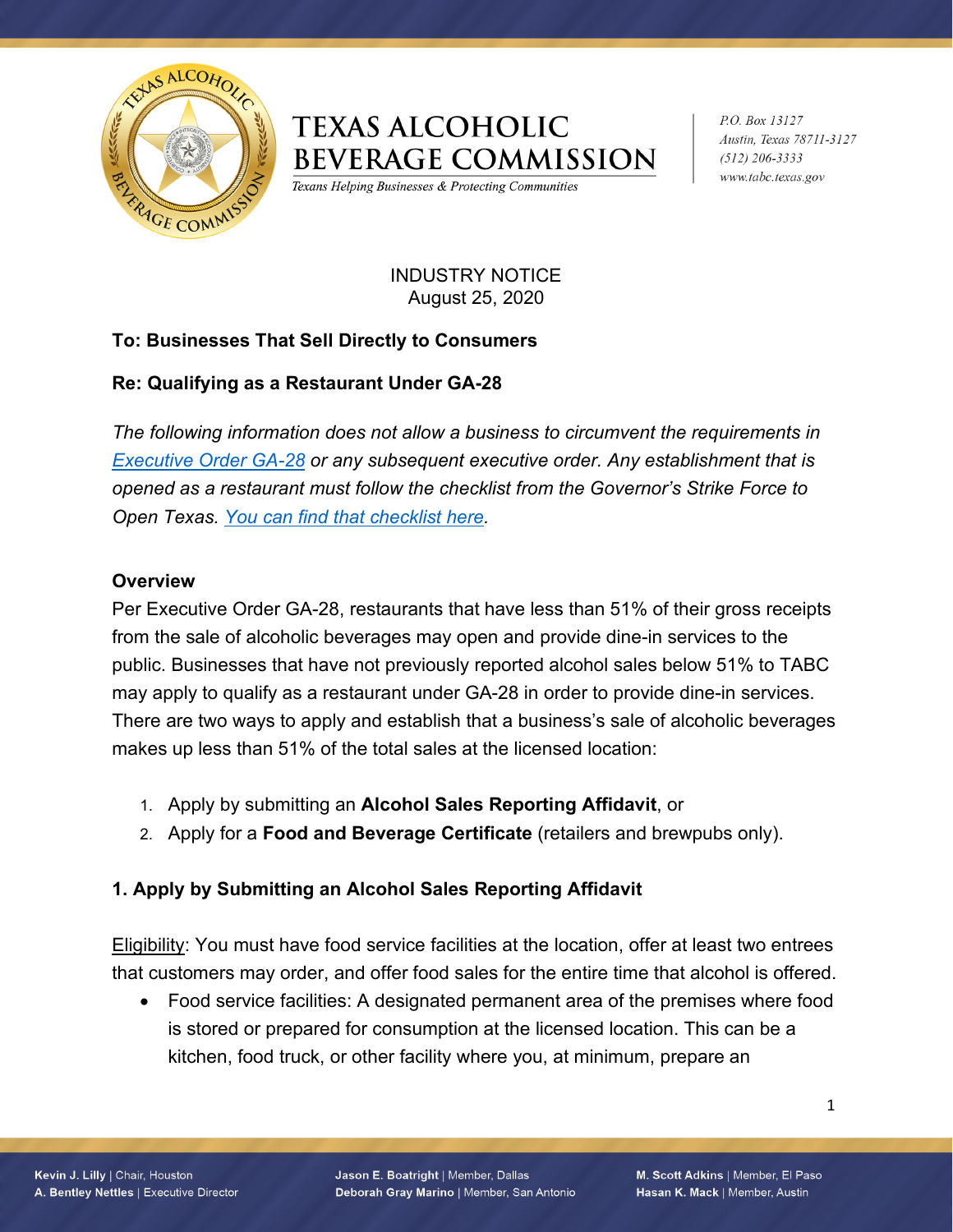assortment of pre-packaged items that were purchased off the location. Commercial cooking equipment is **not** required.

• Entrees: The main dish or course of a meal. A charcuterie board qualifies as an entree, as does each variation of the same food type (e.g., a chicken taco and a beef taco will be considered two entrees).

You must show proof that you meet these requirements during the application process. You may be asked for photos of the food preparation facilities and a copy of the menu — and if using a third party to meet these requirements, a copy of the vendor contract for third-party services on the premises or a declaratory statement of intent to provide food service on the premises during your normal hours of operation.

### To apply for restaurant status under Executive Order GA-28:

- Retailers (including brewpubs) should complete the [Retailer Version](https://www.tabc.texas.gov/coronavirus/files/AffidavitReportingRetailerAlcoholSales.pdf) of the affidavit. This calculates your business's gross receipts from April 1 through the date of submission to TABC.
- Manufacturers, brewers, distillers, and wineries that operate a taproom or tasting room should complete the [Producer Version](https://www.tabc.texas.gov/coronavirus/files/AlcoholSalesAffidavitForProducers.pdf) of the affidavit. This calculation is based on a projection of your future sales under your current business model.

### The calculation on the affidavit must include the following figures:

- All on-premise sale of alcoholic beverages (including the value of any free or comped alcoholic beverages);
- All on-premise and to-go food sales; and
- All non-alcohol and non-food sales (e.g., T-shirts and other merchandise).

**Calculation Note if Including Sales from a Third Party** (such as a food truck): TABClicensed/permitted businesses may only count the sales that occur within their location. The sales do not have to go through the TABC-licensed/permitted business's point of sale system; however, the third party must provide the TABC-licensed/permitted business with its sales data in order to include those sales in the calculation and for TABC to verify the data as necessary.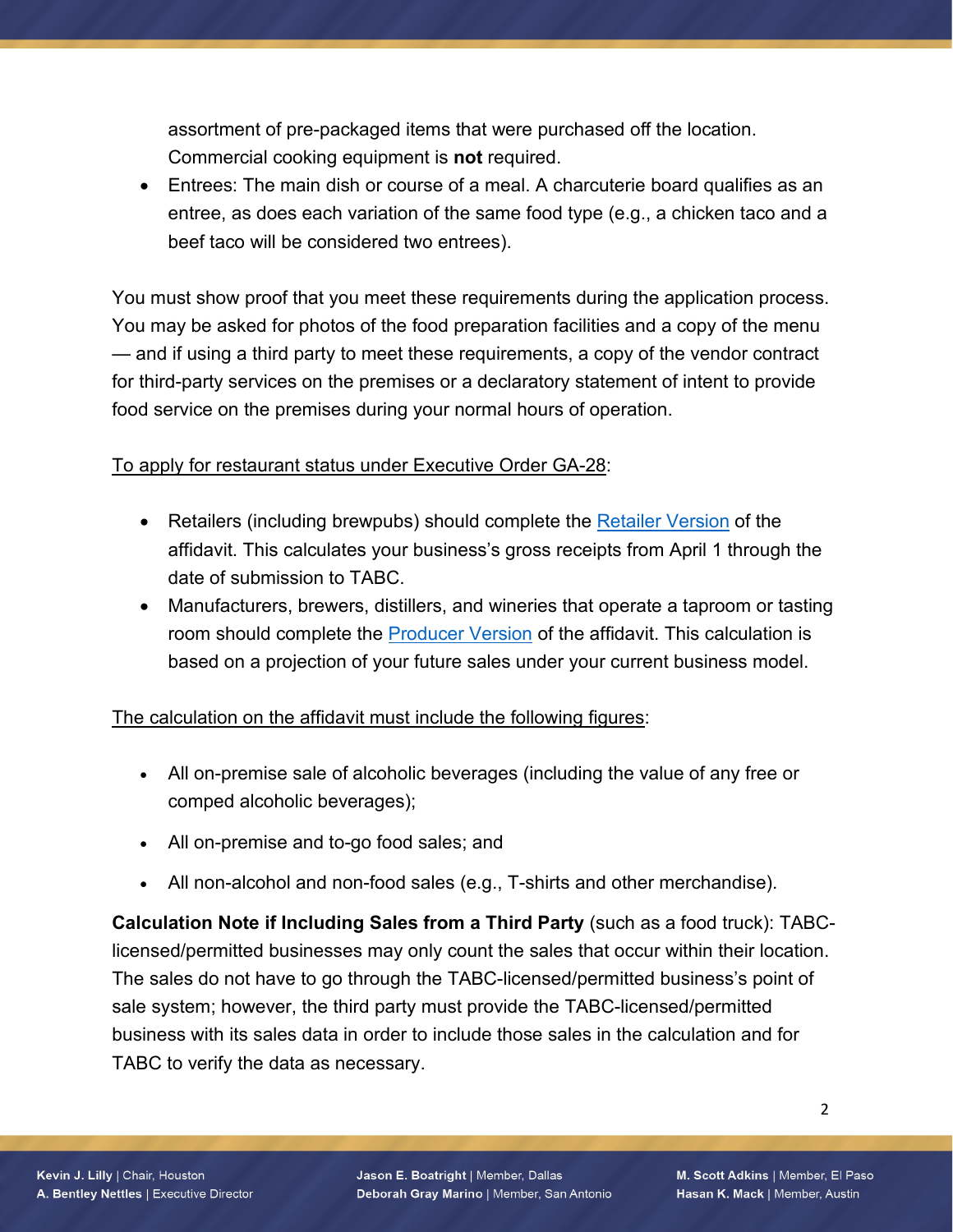**Calculation Note for Producers**: If alcohol sales are grouped with another non-alcohol charge as a package (e.g., tour/tasting fees), separate the non-alcohol fees and include those in the calculation.

This calculation on the affidavit should *not* include:

- Off-premise sales of alcoholic beverages (to-go, delivery, or retail); or
- Wholesale sales of alcoholic beverages (sales to another permit holder).

## To apply for restaurant status for the purposes of Executive Order GA-28:

- Fill out the Alcohol Sales Reporting Affidavit [\(Retailer Version](https://www.tabc.texas.gov/coronavirus/files/AffidavitReportingRetailerAlcoholSales.pdf) | [Producer Version\)](https://www.tabc.texas.gov/coronavirus/files/AlcoholSalesAffidavitForProducers.pdf) and submit to [audit@tabc.texas.gov.](mailto:audit@tabc.texas.gov)
- Your 51% status will not change until TABC has notified you directly that you may begin operating under a new status. Until then, you must follow the requirements under GA-28 for your current TABC 51% status.

### When maintaining records:

- Retailers must maintain records establishing the recent change in alcohol sales.
- Producers must maintain current and ongoing sales data to prove the business's eligibility when requested by TABC's audit staff. You do not need to submit underlying sales data records along with the affidavit unless requested.

# **2. Apply for a Food and Beverage (FB) Certificate (Retailers and Brewpubs Only)**

Eligibility: You must be a non-FB Certificate holder who has food service facilities at your location (as outlined in Section 1's **Eligibility requirements)**, offer at least two entrees that customers may order, offer food sales the entire time alcohol is offered, and meet all other requirements as set out in TABC Rule 33.5 (as amended on August 25, 2020).

Apply: Fill out a [Food and Beverage Certificate \(FB\) application form.](https://www.tabc.texas.gov/forms/licensing/locationPacketReportingRetailers.pdf)

Jason E. Boatright | Member, Dallas Deborah Gray Marino | Member, San Antonio